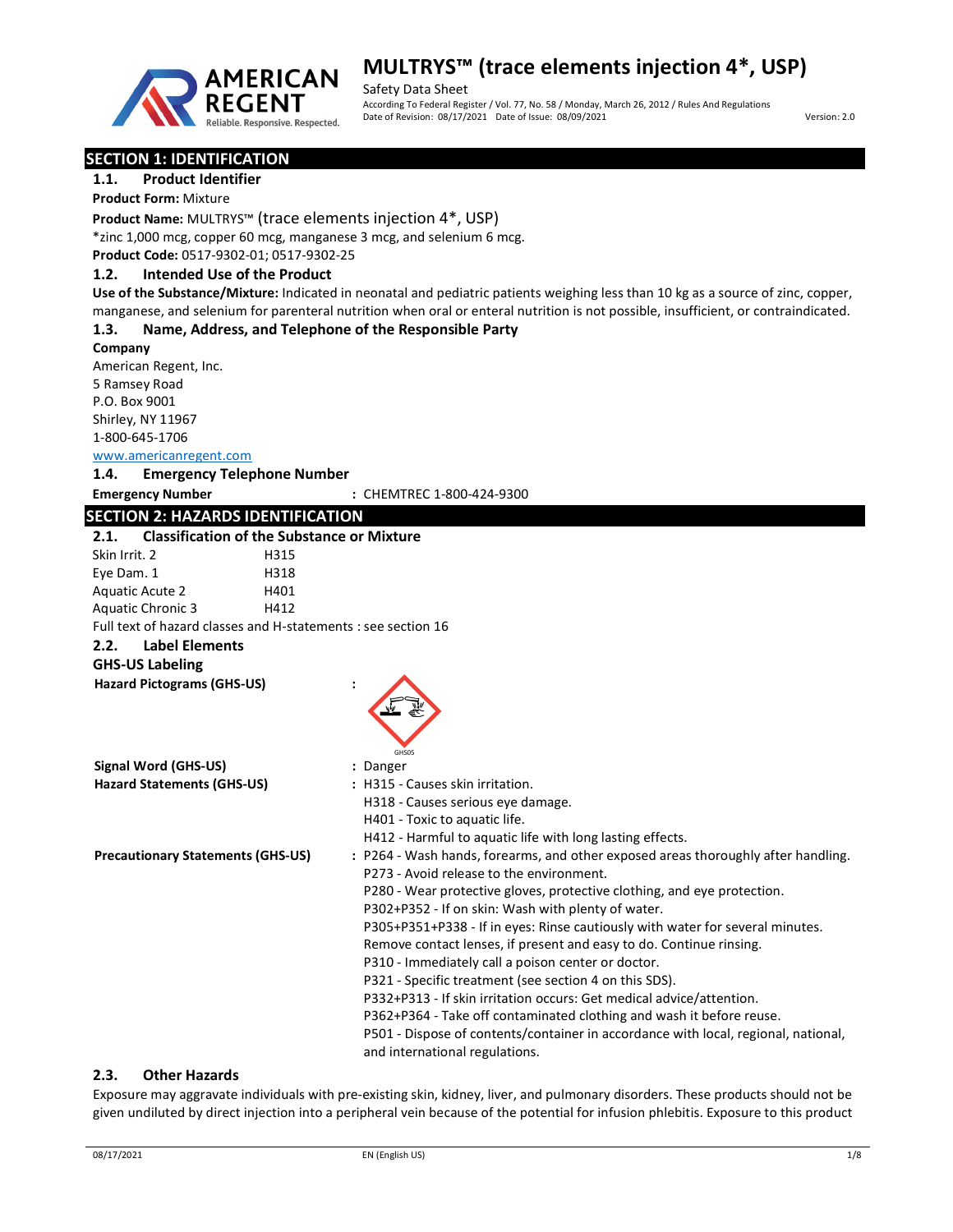Safety Data Sheet

According to Federal Register / Vol. 77, No. 58 / Monday, March 26, 2012 / Rules and Regulations

may result in dizziness, lethargy, poor coordination, electrolyte imbalances, renal and hepatic damage, dehydration, abdominal pain, nausea, vomiting, diarrhea, hair loss, depression, and dermatitis. Refer to package insert for more information.

# 2.4. Unknown Acute Toxicity (GHS-US)

No data available

# SECTION 3: COMPOSITION/INFORMATION ON INGREDIENTS

3.1. Substance

Not applicable

#### 3.2. Mixture

| Name                                                  | Synonyms                                                                                                                                                                                                                                                                                                                                                                                                                                                                                                                | <b>Product Identifier</b> | $\%$                 | <b>GHS US classification</b>                                                                                                               |
|-------------------------------------------------------|-------------------------------------------------------------------------------------------------------------------------------------------------------------------------------------------------------------------------------------------------------------------------------------------------------------------------------------------------------------------------------------------------------------------------------------------------------------------------------------------------------------------------|---------------------------|----------------------|--------------------------------------------------------------------------------------------------------------------------------------------|
| Water for Injection                                   | AQUA / water                                                                                                                                                                                                                                                                                                                                                                                                                                                                                                            | (CAS-No.) 7732-18-5       | 99.5345              | Not classified                                                                                                                             |
| Zinc sulfate<br>heptahydrate                          | Sulfuric acid, zinc salt (1:1),<br>heptahydrate / Zinc sulfate<br>heptahydrate (1:1:7) / Zinc<br>sulphate heptahydrate / Zinc<br>sulphate, heptahydrate / Zinc<br>sulphate / Zinc sulfate / zinc<br>sulfate heptahydrate                                                                                                                                                                                                                                                                                                | (CAS-No.) 7446-20-0       | 0.44                 | Acute Tox. 4 (Oral), H302<br>Eye Dam. 1, H318<br>Aquatic Acute 1, H400<br>Aquatic Chronic 1, H410                                          |
| Sulfuric acid, copper(2+)<br>salt (1:1), pentahydrate | Copper(II) sulfate, pentahydrate<br>$(1:1:5)$ / Sulfuric acid, copper $(2+)$<br>salt, pentahydrate / Copper<br>sulphate pentahydrate / Copper<br>sulphate, pentahydrate / Copper<br>sulfate pentahydrate / Copper(II)<br>sulfate, pentahydrate / Copper(II)<br>sulfate pentahydrate /<br>Calcanthite / Copper(II) sulfate<br>pentahydrate (1:1:5) / Cupric<br>sulphate pentahydrate /<br>Copper(II) sulphate pentahydrate<br>/ Cupic sulfate / Copper sulfate /<br>Cupric sulfate / Copper sulphate /<br>cupric sulfate | (CAS-No.) 7758-99-8       | 0.0236               | Acute Tox. 4 (Oral), H302<br>Eye Dam. 1, H318<br>Aquatic Acute 1, H400<br>Aquatic Chronic 1, H410                                          |
| Selenious acid                                        | Selenious acid (H2SeO3) /<br>Selenous acid / selenious acid                                                                                                                                                                                                                                                                                                                                                                                                                                                             | (CAS-No.) 7783-00-8       | 0.00098              | Acute Tox. 3 (Oral), H301<br>Acute Tox. 3 (Inhalation), H331<br><b>STOT RE 2, H373</b><br>Aquatic Acute 1, H400<br>Aquatic Chronic 1, H410 |
| Manganese sulfate<br>monohydrate                      | Manganese, monosulfate,<br>monohydrate / Sulfuric acid,<br>manganese $(2+)$ salt $(1:1)$ ,<br>monohydrate / Manganese(II)<br>sulfate monohydrate /<br>Manganese sulphate<br>monohydrate / Manganous<br>sulfate monohydrate /<br>Manganese sulfate / Sulfuric acid,<br>manganese(2+) salt, hydrate<br>$(1:1:1)$ / Manganese(II) sulphate,<br>monohydrate                                                                                                                                                                 | (CAS-No.) 10034-96-5      | 0.00092              | Eye Dam. 1, H318<br><b>STOT RE 2, H373</b><br>Aquatic Chronic 2, H411<br>Comb. Dust                                                        |
| Sulfuric acid                                         | Sulphuric acid / SULFURIC ACID /<br>Hydrogen sulfate / Sulphuric acid<br>% / sulfuric acid                                                                                                                                                                                                                                                                                                                                                                                                                              | (CAS-No.) 7664-93-9       | Used to<br>adjust pH | Met. Corr. 1, H290<br>Skin Corr. 1A, H314<br>Eye Dam. 1, H318<br>STOT SE 3, H335<br>Aquatic Acute 3, H402                                  |

Full text of H-phrases: see section 16

# SECTION 4: FIRST AID MEASURES

# 4.1. Description of First-aid Measures

First-aid Measures General: Never give anything by mouth to an unconscious person. If you feel unwell, seek medical advice (show the label where possible).

First-aid Measures After Inhalation: When symptoms occur: go into open air and ventilate suspected area. Obtain medical attention if breathing difficulty persists.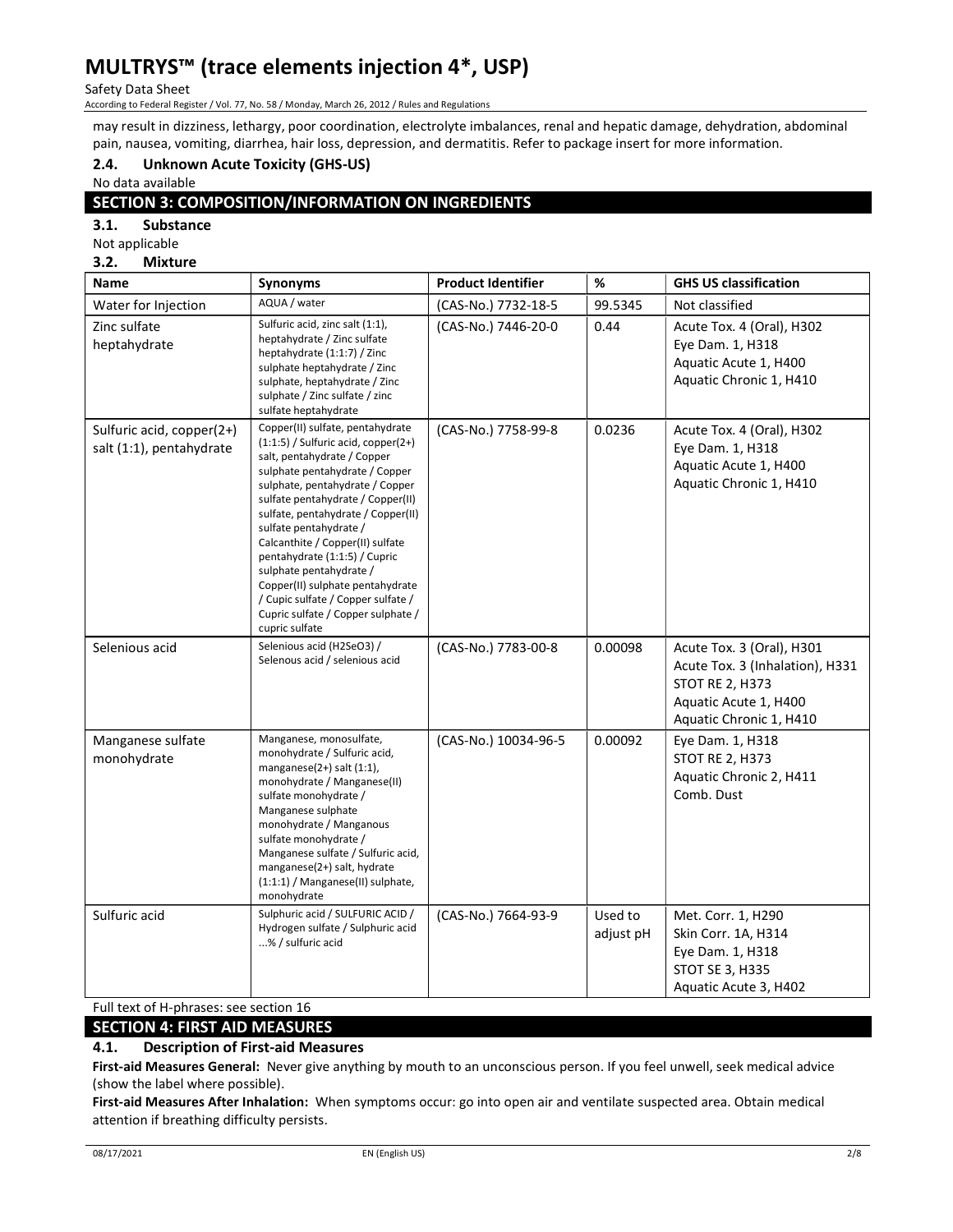### Safety Data Sheet

According to Federal Register / Vol. 77, No. 58 / Monday, March 26, 2012 / Rules and Regulations

First-aid Measures After Skin Contact: Remove contaminated clothing. Immediately drench affected area with water for at least 15 minutes. Obtain medical attention if irritation develops or persists.

First-aid Measures After Eye Contact: Immediately rinse with water for at least 30 minutes. Remove contact lenses, if present and easy to do. Continue rinsing. Get immediate medical advice/attention.

First-aid Measures After Ingestion: Rinse mouth. Do NOT induce vomiting. Obtain medical attention.

# 4.2. Most Important Symptoms and Effects Both Acute and Delayed

Symptoms/Injuries: Causes skin irritation. Causes serious eye damage. Pharmaceutical. When handling in workplace settings, in quantities that are most likely above the therapeutic dose, this product may be harmful if absorbed through the eyes, skin, or respiratory tract. Please refer to the package insert for more detailed information.

Symptoms/Injuries After Inhalation: Prolonged exposure may cause irritation.

Symptoms/Injuries After Skin Contact: Redness, pain, swelling, itching, burning, dryness, and dermatitis.

Symptoms/Injuries After Eye Contact: Causes permanent damage to the cornea, iris, or conjunctiva.

Symptoms/Injuries After Ingestion: Potent pharmaceutical- ingestion may be harmful or have adverse effects.

Chronic Symptoms: None expected under normal conditions of use.

### 4.3. Indication of Any Immediate Medical Attention and Special Treatment Needed

If exposed or concerned, get medical advice and attention. If medical advice is needed, have product container or label at hand.

# SECTION 5: FIRE-FIGHTING MEASURES

### 5.1. Extinguishing Media

Suitable Extinguishing Media: Water spray, fog, carbon dioxide (CO<sub>2</sub>), alcohol-resistant foam, or dry chemical. Unsuitable Extinguishing Media: Do not use a heavy water stream. Use of heavy stream of water may spread fire.

### 5.2. Special Hazards Arising From the Substance or Mixture

Fire Hazard: Not considered flammable but may burn at high temperatures.

Explosion Hazard: Product is not explosive.

Reactivity: Hazardous reactions will not occur under normal conditions.

### 5.3. Advice for Firefighters

Precautionary Measures Fire: Exercise caution when fighting any chemical fire.

Firefighting Instructions: Use water spray or fog for cooling exposed containers.

Protection During Firefighting: Do not enter fire area without proper protective equipment, including respiratory protection.

Hazardous Combustion Products: Carbon oxides (CO, CO<sub>2</sub>). Metal oxides. Sulfur oxides. Toxic fumes.

Other Information: Do not allow run-off from fire fighting to enter drains or water courses.

# SECTION 6: ACCIDENTAL RELEASE MEASURES

### 6.1. Personal Precautions, Protective Equipment and Emergency Procedures

General Measures: Do not breathe vapor, mist or spray. Do not get in eyes, on skin, or on clothing.

### 6.1.1. For Non-Emergency Personnel

Protective Equipment: Use appropriate personal protective equipment (PPE).

Emergency Procedures: Evacuate unnecessary personnel.

### 6.1.2. For Emergency Personnel

Protective Equipment: Equip cleanup crew with proper protection.

Emergency Procedures: Ventilate area. Upon arrival at the scene, a first responder is expected to recognize the presence of dangerous goods, protect oneself and the public, secure the area, and call for the assistance of trained personnel as soon as conditions permit.

### 6.2. Environmental Precautions

Prevent entry to sewers and public waters. Avoid release to the environment.

### 6.3. Methods and Materials for Containment and Cleaning Up

For Containment: Contain any spills with dikes or absorbents to prevent migration and entry into sewers or streams. Methods for Cleaning Up: Clean up spills immediately and dispose of waste safely. Transfer spilled material to a suitable

container for disposal. Contact competent authorities after a spill.

### 6.4. Reference to Other Sections

See Section 8 for exposure controls and personal protection and Section 13 for disposal considerations.

### SECTION 7: HANDLING AND STORAGE

# 7.1. Precautions for Safe Handling

Additional Hazards When Processed: Pharmaceutical. When handling in workplace settings, in quantities that are most likely above the therapeutic dose, this product may be harmful if absorbed through the eyes, skin, or respiratory tract. Use only as directed by the information identified in the package insert.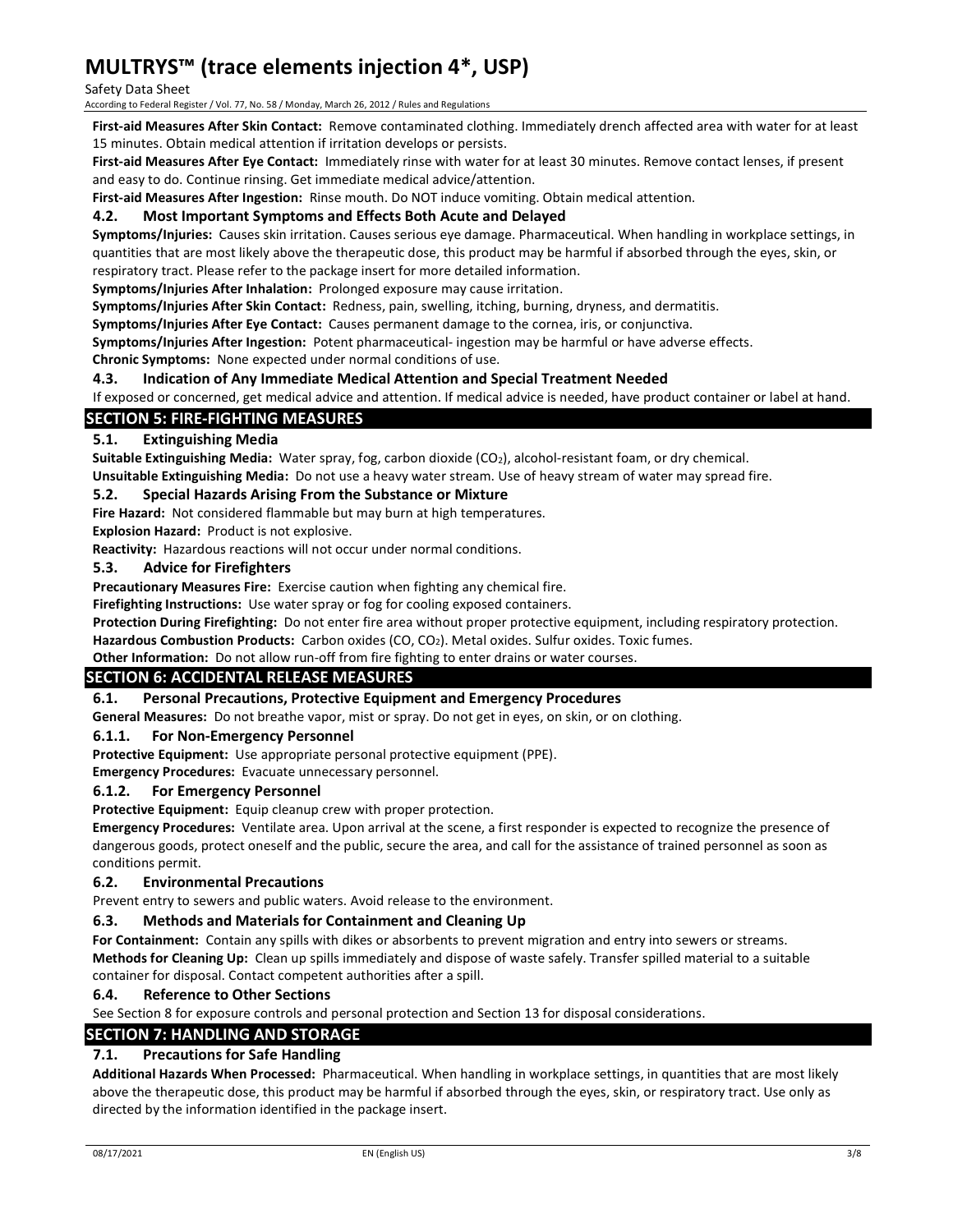#### Safety Data Sheet

According to Federal Register / Vol. 77, No. 58 / Monday, March 26, 2012 / Rules and Regulations

Precautions for Safe Handling: Wash hands and other exposed areas with mild soap and water before eating, drinking or smoking and when leaving work. Avoid breathing vapors, mist, spray. Do not get in eyes, on skin, or on clothing.

Hygiene Measures: Handle in accordance with good industrial hygiene and safety procedures.

### 7.2. Conditions for Safe Storage, Including Any Incompatibilities

Technical Measures: Comply with applicable regulations.

Storage Conditions: Keep container closed when not in use. Store in a dry, cool place. Keep/Store away from direct sunlight, extremely high or low temperatures and incompatible materials.

Incompatible Materials: Strong acids, strong bases, strong oxidizers. Magnesium. Nitromethane. Acetylene. Hydroxylamine. Ammonia.

Storage Temperature: 20 to 25 °C (68 to 77 °F) excursions permitted to 15°C to 30°C (59°F to 86°F) [See USP Controlled Room Temperature].

### 7.3. Specific End Use(s)

Indicated in neonatal and pediatric patients weighing less than 10 kg as a source of zinc, copper, manganese, and selenium for parenteral nutrition when oral or enteral nutrition is not possible, insufficient, or contraindicated.

# SECTION 8: EXPOSURE CONTROLS/PERSONAL PROTECTION

# 8.1. Control Parameters

For substances listed in section 3 that are not listed here, there are no established exposure limits from the manufacturer, supplier, importer, or the appropriate advisory agency including: ACGIH (TLV), AIHA (WEEL), NIOSH (REL), or OSHA (PEL).

| <b>Sulfuric acid (7664-93-9)</b> |                         |                                                               |  |
|----------------------------------|-------------------------|---------------------------------------------------------------|--|
| <b>USA ACGIH</b>                 | ACGIH OEL TWA           | 0.2 mg/m <sup>3</sup> (thoracic particulate matter)           |  |
| <b>USA ACGIH</b>                 | ACGIH chemical category | Suspected Human Carcinogen contained in strong inorganic acid |  |
|                                  |                         | mists                                                         |  |
| <b>USA NIOSH</b>                 | NIOSH REL (TWA)         | 1 mg/m <sup>3</sup>                                           |  |
| <b>USA IDLH</b>                  | IDLH                    | 15 mg/m <sup>3</sup>                                          |  |
| <b>USA OSHA</b>                  | OSHA PEL (TWA) [1]      | $1 \text{ mg/m}^3$                                            |  |

### 8.2. Exposure Controls

- Appropriate Engineering Controls : Emergency eye wash fountains and safety showers should be available in the immediate vicinity of any potential exposure. Ensure adequate ventilation, especially in confined areas. Ensure all national/local regulations are observed.
- Personal Protective Equipment : Gloves. Protective clothing. Protective goggles.



- Materials for Protective Clothing : Chemically resistant materials and fabrics.
- Hand Protection **:** Wear protective gloves.
- Eye and Face Protection : Chemical safety goggles.
- Skin and Body Protection : Wear suitable protective clothing.
- Respiratory Protection : If exposure limits are exceeded or irritation is experienced, approved respiratory protection should be worn. In case of inadequate ventilation, oxygen deficient atmosphere, or where exposure levels are not known wear approved respiratory protection.

#### Other Information : When using, do not eat, drink or smoke. **SECTION 9: PHYSICAL AND CHEMICAL PROPERTIES**

|                                                                      | SECTION 9. FATSICAL AND CHEMICAL FROFERTIES |                                              |     |
|----------------------------------------------------------------------|---------------------------------------------|----------------------------------------------|-----|
| <b>Information on Basic Physical and Chemical Properties</b><br>9.1. |                                             |                                              |     |
| <b>Physical State</b>                                                |                                             | : Liguid                                     |     |
| Appearance                                                           |                                             | : Clear, colorless to slightly blue solution |     |
| Odor                                                                 |                                             | : No data available                          |     |
| <b>Odor Threshold</b>                                                |                                             | : No data available                          |     |
| рH                                                                   |                                             | $: 1.5 - 3.5$                                |     |
| <b>Evaporation Rate</b>                                              |                                             | : No data available                          |     |
| <b>Melting Point</b>                                                 |                                             | : No data available                          |     |
| <b>Freezing Point</b>                                                |                                             | : No data available                          |     |
| <b>Boiling Point</b>                                                 |                                             | : No data available                          |     |
| <b>Flash Point</b>                                                   |                                             | : Not applicable                             |     |
| 08/17/2021                                                           | EN (English US)                             |                                              | 4/8 |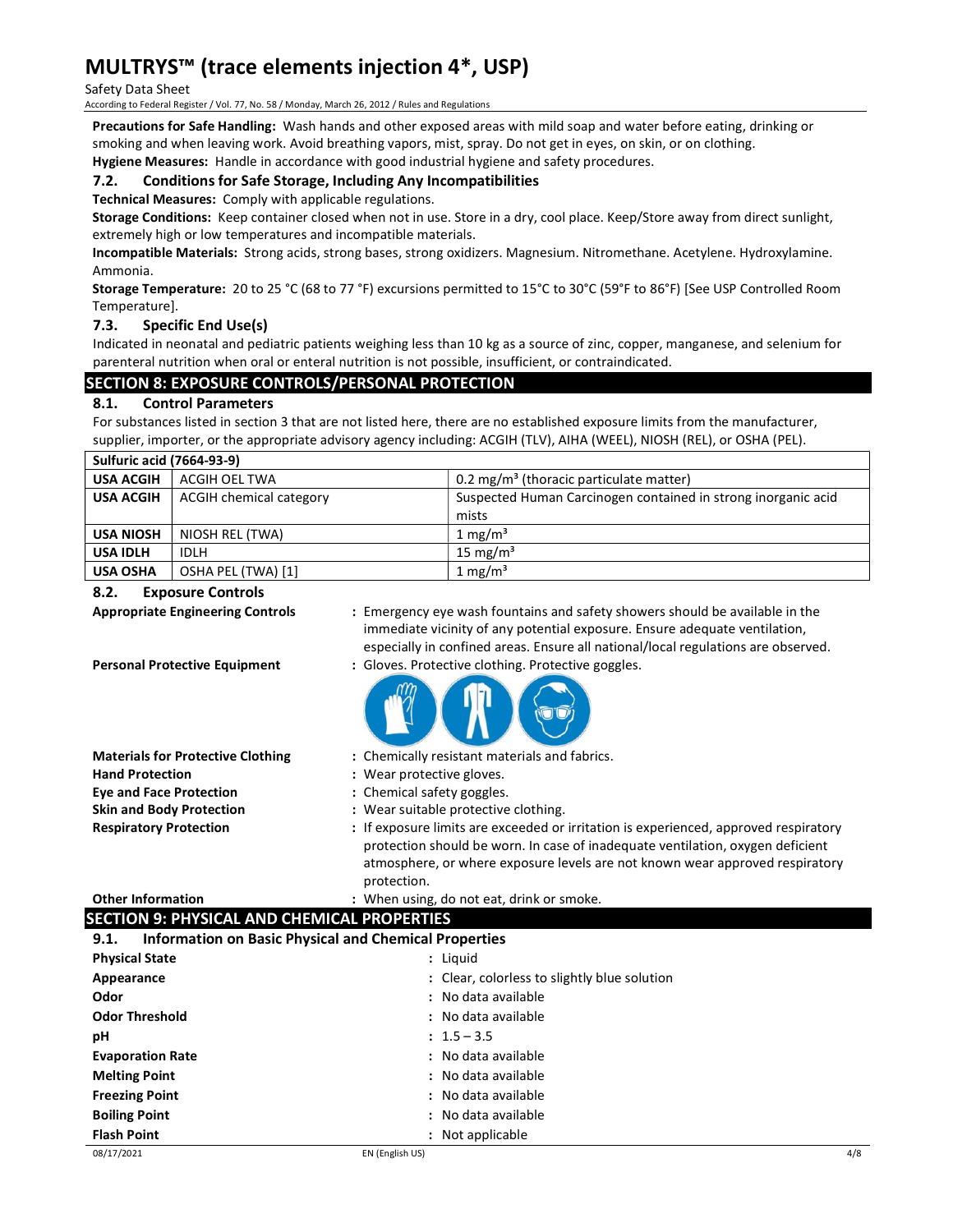Safety Data Sheet

According to Federal Register / Vol. 77, No. 58 / Monday, March 26, 2012 / Rules and Regulations

| <b>Auto-ignition Temperature</b>              | : No data available              |
|-----------------------------------------------|----------------------------------|
| <b>Decomposition Temperature</b>              | : No data available              |
| Flammability (solid, gas)                     | : Not applicable                 |
| <b>Vapor Pressure</b>                         | : No data available              |
| Relative Vapor Density at 20°C                | : No data available              |
| <b>Relative Density</b>                       | : No data available              |
| <b>Specific Gravity</b>                       | : Approximately $1.0$            |
| Solubility                                    | : Water: Freely soluble in water |
| <b>Partition Coefficient: N-Octanol/Water</b> | : No data available              |
| <b>Viscosity</b>                              | : No data available              |
|                                               |                                  |

9.2. Other Information No additional information available

# SECTION 10: STABILITY AND REACTIVITY

10.1. Reactivity: Hazardous reactions will not occur under normal conditions.

10.2. Chemical Stability: Stable under recommended handling and storage conditions (see section 7).

10.3. Possibility of Hazardous Reactions: Hazardous polymerization will not occur.

10.4. Conditions to Avoid: Direct sunlight, extremely high or low temperatures, and incompatible materials.

10.5. Incompatible Materials: Strong acids, strong bases, strong oxidizers. Magnesium. Nitromethane. Acetylene.

Hydroxylamine. Ammonia.

10.6. Hazardous Decomposition Products: None expected under normal conditions of use.

# SECTION 11: TOXICOLOGICAL INFORMATION

11.1. Information on Toxicological Effects

Acute Toxicity (Oral): Not classified

Acute Toxicity (Dermal): Not classified

Acute Toxicity (Inhalation): Not classified

| Zinc sulfate heptahydrate (7446-20-0)                          |                          |  |
|----------------------------------------------------------------|--------------------------|--|
| LD50 Oral Rat                                                  | 1260 mg/kg               |  |
| Sulfuric acid, copper(2+) salt (1:1), pentahydrate (7758-99-8) |                          |  |
| LD50 Oral Rat                                                  | 960 mg/kg                |  |
| <b>LD50 Dermal Rabbit</b>                                      | $> 8$ g/kg               |  |
| <b>Selenious acid (7783-00-8)</b>                              |                          |  |
| ATE (Oral)                                                     | 100.00 mg/kg body weight |  |
| ATE (Gases)                                                    | 700.00 ppmV/4h           |  |
| ATE (Vapors)                                                   | 3.00 $mg/l/4h$           |  |
| ATE (Dust/Mist)                                                | $0.50$ mg/l/4h           |  |
| <b>Sulfuric acid (7664-93-9)</b>                               |                          |  |
| LD50 Oral Rat                                                  | 2140 mg/kg               |  |

Skin Corrosion/Irritation: Causes skin irritation. (Conclusion based on OECD 435 In vitro Membrane Barrier Test method for Skin Corrosion)

pH: 1.5 – 3.5

Serious Eye Damage/Irritation: Causes serious eye damage.

pH: 1.5 – 3.5

Respiratory or Skin Sensitization: Not classified

Germ Cell Mutagenicity: Not classified

Carcinogenicity: Not classified

Sulfuric acid (7664-93-9) IARC group 1 OSHA Hazard Communication Carcinogen List | In OSHA Hazard Communication Carcinogen list.

Reproductive Toxicity: Not classified

Specific Target Organ Toxicity (Single Exposure): Not classified

Specific Target Organ Toxicity (Repeated Exposure): Not classified

Aspiration Hazard: Not classified

Symptoms/Injuries After Inhalation: Prolonged exposure may cause irritation.

Symptoms/Injuries After Skin Contact: Redness, pain, swelling, itching, burning, dryness, and dermatitis.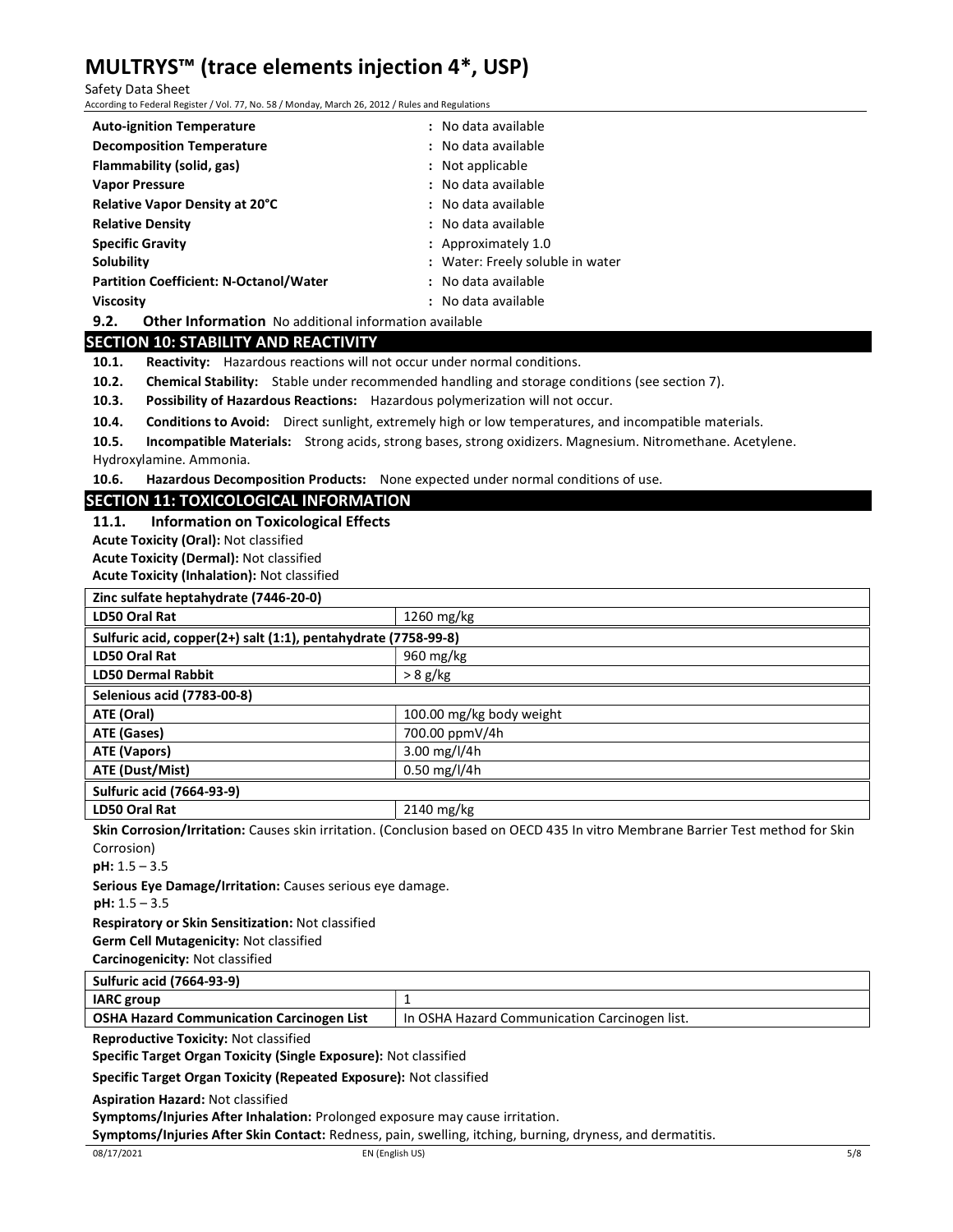Safety Data Sheet

According to Federal Register / Vol. 77, No. 58 / Monday, March 26, 2012 / Rules and Regulations

Symptoms/Injuries After Eye Contact: Causes permanent damage to the cornea, iris, or conjunctiva. Symptoms/Injuries After Ingestion: Potent pharmaceutical- ingestion may be harmful or have adverse effects. Chronic Symptoms: None expected under normal conditions of use.

| <b>SECTION 12: ECOLOGICAL INFORMATION</b>                                                            |                                                                                      |  |  |
|------------------------------------------------------------------------------------------------------|--------------------------------------------------------------------------------------|--|--|
| 12.1.<br><b>Toxicity</b>                                                                             |                                                                                      |  |  |
| <b>Ecology - General</b>                                                                             | : Toxic to aquatic life. Harmful to aquatic life with long lasting effects.          |  |  |
| Zinc sulfate heptahydrate (7446-20-0)                                                                |                                                                                      |  |  |
| LC50 Fish 1                                                                                          | 0.169 mg/l Oncorrhynchus Mykiss at neutral/high pH and low hardness                  |  |  |
| EC50 - Crustacea [1]                                                                                 | 0.068 ml/l (Exposure time: 48 h - Species: Daphnia magna)                            |  |  |
| <b>NOEC Chronic Fish</b>                                                                             | ≤ 0.0749 mg/l (Zinc)                                                                 |  |  |
| Sulfuric acid, copper(2+) salt (1:1), pentahydrate (7758-99-8)                                       |                                                                                      |  |  |
| LC50 Fish 1                                                                                          | 0.66 (0.66 - 1.15) mg/l (Exposure time: 96 h - Species: Lepomis macrochirus [semi-   |  |  |
|                                                                                                      | static])                                                                             |  |  |
| EC50 - Crustacea [1]                                                                                 | $0.147$ (0.147 – 0.227) mg/l (Exposure time: 48 h - Species: Daphnia magna [Static]) |  |  |
| 0.09 (0.09 - 0.19) mg/l (Exposure time: 96 h - Species: Lepomis macrochirus [static])<br>LC50 Fish 2 |                                                                                      |  |  |
| <b>Sulfuric acid (7664-93-9)</b>                                                                     |                                                                                      |  |  |
| LC50 Fish 1                                                                                          | 500 mg/l (Exposure time: 96 h - Species: Brachydanio rerio [static])                 |  |  |
| LC50 Fish 2<br>42 mg/l (Exposure time: 96 h - Species: Gambusia affinis [static])                    |                                                                                      |  |  |
| <b>Persistence and Degradability</b><br>12.2.                                                        |                                                                                      |  |  |
| MULTRYS™                                                                                             |                                                                                      |  |  |
| <b>Persistence and Degradability</b><br>May cause long-term adverse effects in the environment.      |                                                                                      |  |  |
| 12.3.<br><b>Bioaccumulative Potential</b>                                                            |                                                                                      |  |  |
| <b>MULTRYS™</b>                                                                                      |                                                                                      |  |  |
| <b>Bioaccumulative Potential</b>                                                                     | Not established.                                                                     |  |  |
| <b>Sulfuric acid (7664-93-9)</b>                                                                     |                                                                                      |  |  |

12.4. Mobility in Soil No additional information available

**BCF Fish 1** (no bioaccumulation)

### 12.5. Other Adverse Effects

Other Information : Avoid release to the environment.

# SECTION 13: DISPOSAL CONSIDERATIONS

13.1. Waste Treatment Methods

Waste Disposal Recommendations: Dispose of contents/container in accordance with local, regional, national, and international regulations.

Additional Information: Container may remain hazardous when empty. Continue to observe all precautions. Contaminated sharps should be handled with care and discarded immediately or as soon as possible in containers that are closable, punctureresistant, leak proof on sides and bottoms, and appropriately labeled. Contact your local health department for referral to a syringe disposal program. In hospital and workplace settings, contaminated sharps are to be handled in accordance with EC Directive 2010/32/EU.

Ecology - Waste Materials: Avoid release to the environment. This material is hazardous to the aquatic environment. Keep out of sewers and waterways.

# SECTION 14: TRANSPORT INFORMATION

The shipping description(s) stated herein were prepared in accordance with certain assumptions at the time the SDS was authored, and can vary based on a number of variables that may or may not have been known at the time the SDS was issued.

14.1. In Accordance with DOT Not regulated for transport

- 14.2. In Accordance with IMDG Not regulated for transport
- 14.3. In Accordance with IATA Not regulated for transport

# SECTION 15: REGULATORY INFORMATION

# 15.1. US Federal Regulations

| MULTRYS™ |  |
|----------|--|
|----------|--|

| SARA Section 311/312 Hazard Classes |  |  |  |  |
|-------------------------------------|--|--|--|--|
|-------------------------------------|--|--|--|--|

Health hazard - Skin corrosion or Irritation Health hazard - Serious eye damage or eye irritation

# Selenious acid (7783-00-8)

Listed on the United States TSCA (Toxic Substances Control Act) inventory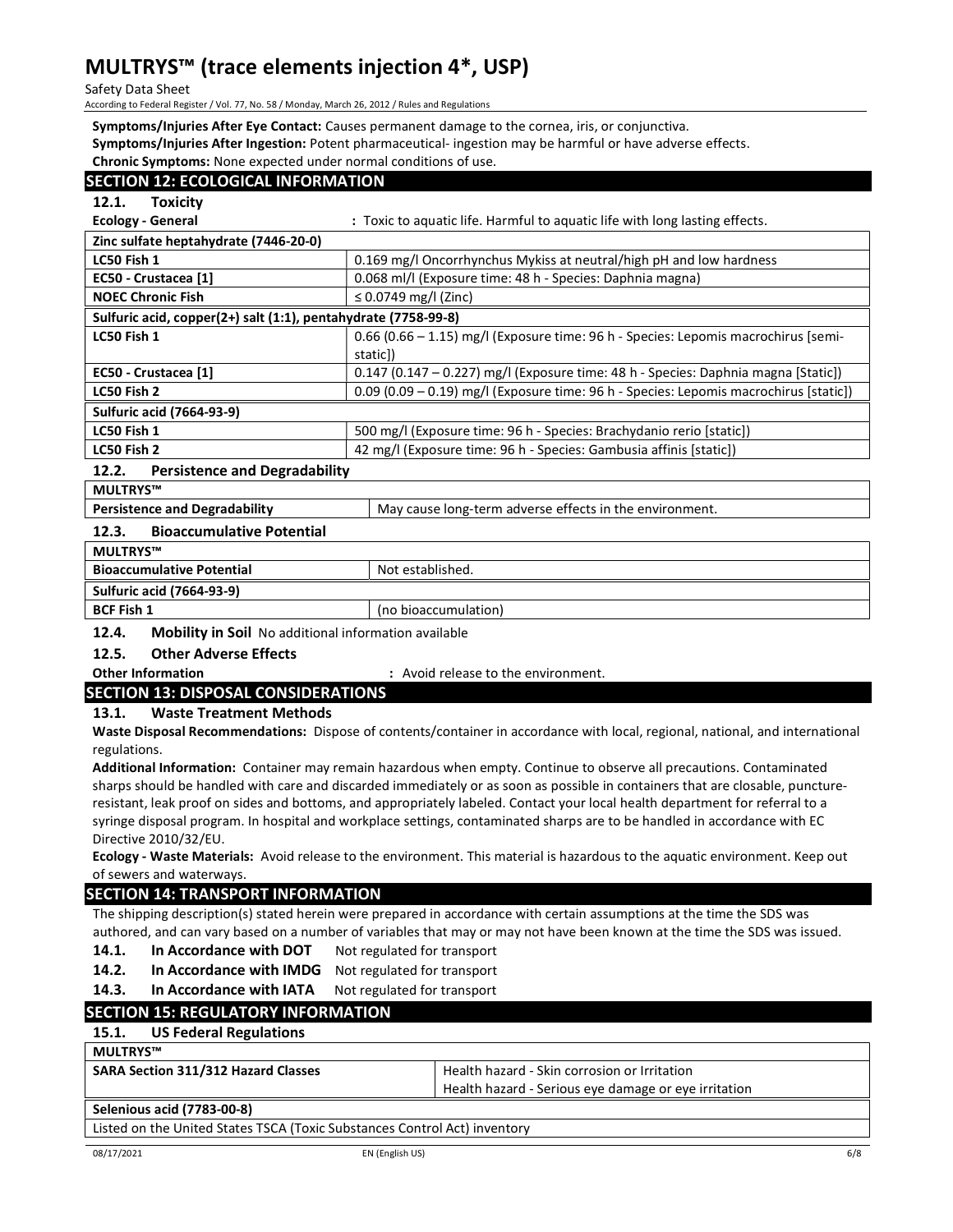#### Safety Data Sheet

According to Federal Register / Vol. 77, No. 58 / Monday, March 26, 2012 / Rules and Regulations

| Listed on the United States SARA Section 302                              |                                                                          |  |  |
|---------------------------------------------------------------------------|--------------------------------------------------------------------------|--|--|
| <b>CERCLA RO</b>                                                          | 10 <sub>1b</sub>                                                         |  |  |
| <b>SARA Section 302 Threshold Planning Quantity (TPQ)</b>                 | $1000 - 10000$ lb                                                        |  |  |
| <b>Sulfuric acid (7664-93-9)</b>                                          |                                                                          |  |  |
| Listed on the United States TSCA (Toxic Substances Control Act) inventory |                                                                          |  |  |
| Listed on the United States SARA Section 302                              |                                                                          |  |  |
| Subject to reporting requirements of United States SARA Section 313       |                                                                          |  |  |
| <b>CERCLA RO</b>                                                          | 1000 lb                                                                  |  |  |
| <b>SARA Section 302 Threshold Planning Quantity (TPQ)</b>                 | 1000 lb                                                                  |  |  |
| <b>SARA Section 313 - Emission Reporting</b>                              | 1 % (acid aerosols including mists, vapors, gas, fog, and other airborne |  |  |
| forms of any particle size)                                               |                                                                          |  |  |
| Water for Injection (7732-18-5)                                           |                                                                          |  |  |
| Listed on the United States TSCA (Toxic Substances Control Act) inventory |                                                                          |  |  |

### 15.2. US State Regulations

U.S. - Pennsylvania - RTK (Right to Know) List

U.S. - Massachusetts - Right To Know List

U.S. - Pennsylvania - RTK (Right to Know) - Environmental Hazard List

### Sulfuric acid (7664-93-9)

U.S. - Massachusetts - Right To Know List

U.S. - New Jersey - Right to Know Hazardous Substance List

U.S. - Pennsylvania - RTK (Right to Know) - Environmental Hazard List

U.S. - Pennsylvania - RTK (Right to Know) List

### California Proposition 65

 $\sqrt{N}$ 

WARNING: This product can expose you to Sulfuric acid, which is known to the State of California to cause cancer. For more information go to www.P65Warnings.ca.gov.

| <b>Chemical Name (CAS No.)</b> | <b>Carcinogenicity</b> | Developmental<br>Toxicitv | <b>Female Reproductive</b><br>Toxicitv | <b>Male Reproductive</b><br>Toxicitv |
|--------------------------------|------------------------|---------------------------|----------------------------------------|--------------------------------------|
| Sulfuric acid (7664-93-9)      |                        |                           |                                        |                                      |

# SECTION 16: OTHER INFORMATION, INCLUDING DATE OF PREPARATION OR LAST REVISION

| Date of Preparation or Latest Revision |  |
|----------------------------------------|--|
| Other Information                      |  |

 $n = 08/17/2021$ 

Other Information **Summation** in the SDS in the SDS in the SDS of the SDS in the SDS of the SDS requirements of the OSHA Hazard Communication Standard 29 CFR 1910.1200

#### GHS Full Text Phrases:

| Acute Tox. 3 (Inhalation) | Acute toxicity (inhalation) Category 3                           |  |
|---------------------------|------------------------------------------------------------------|--|
| Acute Tox. 3 (Oral)       | Acute toxicity (oral) Category 3                                 |  |
| Acute Tox. 4 (Oral)       | Acute toxicity (oral) Category 4                                 |  |
| Aquatic Acute 1           | Hazardous to the aquatic environment - Acute Hazard Category 1   |  |
| Aquatic Acute 2           | Hazardous to the aquatic environment - Acute Hazard Category 2   |  |
| Aquatic Acute 3           | Hazardous to the aquatic environment - Acute Hazard Category 3   |  |
| Aquatic Chronic 1         | Hazardous to the aquatic environment - Chronic Hazard Category 1 |  |
| <b>Aquatic Chronic 2</b>  | Hazardous to the aquatic environment - Chronic Hazard Category 2 |  |
| <b>Aquatic Chronic 3</b>  | Hazardous to the aquatic environment - Chronic Hazard Category 3 |  |
| Comb. Dust                | Combustible Dust                                                 |  |
| Eye Dam. 1                | Serious eye damage/eye irritation Category 1                     |  |
| Met. Corr. 1              | Corrosive to metals Category 1                                   |  |
| Skin Corr. 1A             | Skin corrosion/irritation Category 1A                            |  |
| Skin Irrit. 2             | Skin corrosion/irritation Category 2                             |  |
| STOT RE 2                 | Specific target organ toxicity (repeated exposure) Category 2    |  |